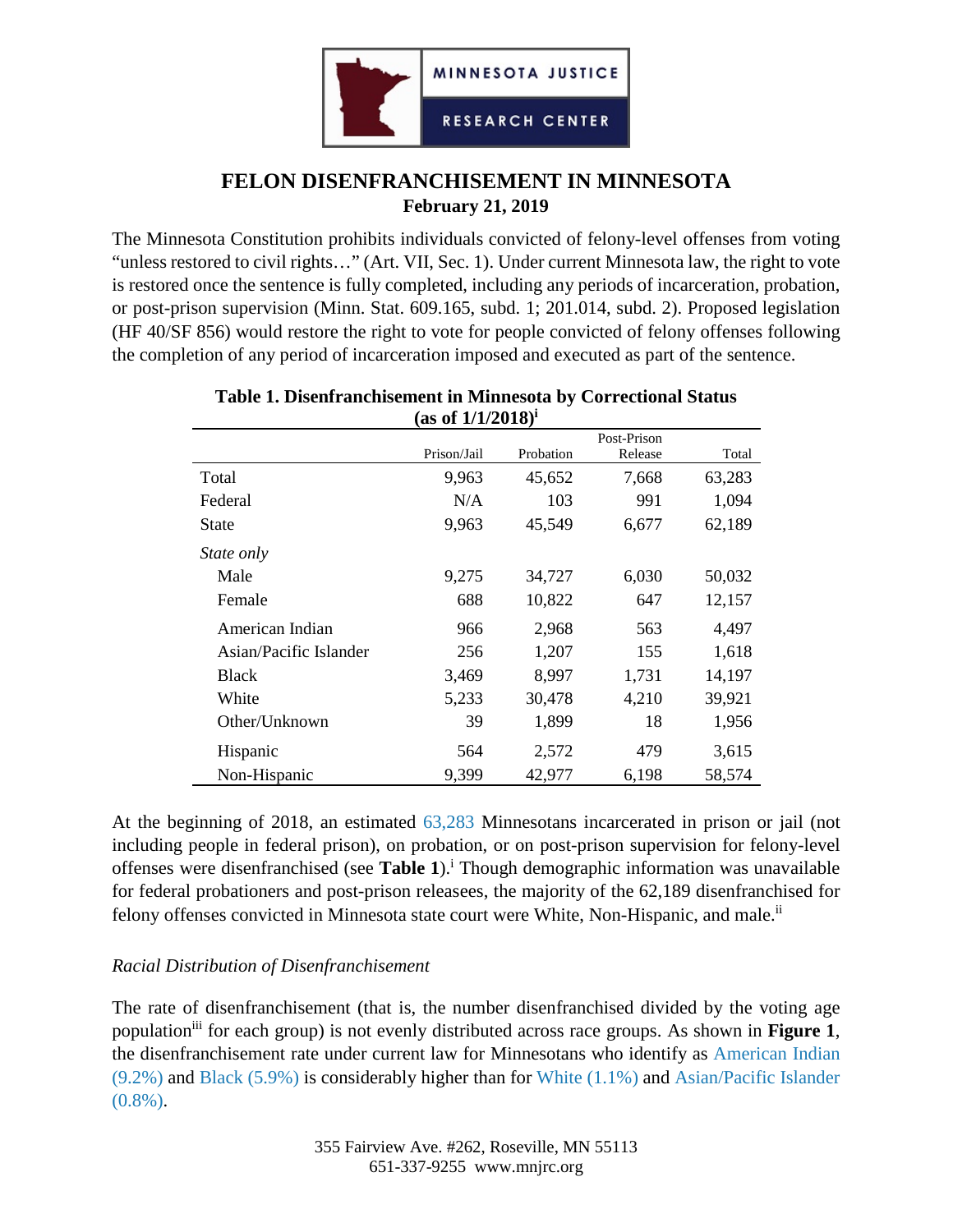

But under the proposed legislation that would restore the right to vote upon release from incarceration, disenfranchisement rates would shrink to fractions of what they are under current law. The American Indian rate would drop to almost a fifth of the current rate, or 2%; the Black rate would fall to 1.5%, and both the White and Asian/Pacific Islander rates would fall to 0.1%. While disparities would persist, the proposed legislation would reduce disenfranchisement rates markedly.





## *Geographic Distribution of Disenfranchisement*

The proposed legislation would restore the right to vote for the estimated 53,320 Minnesotans serv[i](#page-2-0)ng on state or federal felony probation or post-prison supervision (as of 01/01/2018).<sup>i</sup> Minnesota's non-incarcerated disenfranchised population is spread throughout the state, but of those on felony supervision for state felony offenses, approximately 70% live outside of Hennepin

or Ramsey counties (see **Figure 2**). There are an additional 1,094 disenfranchised Minnesotans under supervision by the federal criminal court system (mostly post-prison supervision), but location data for those individuals were not available.

This unequal distribution is due, at least in part, to both longer average probation sentences and the sheer volume of felony convictions in Greater Minnesota compared to Hennepin/Ramsey, as shown in **Table 2**. According to sentencing data from the Minnesota Sentencing Guidelines Commission, only one-third (31,511) of felony cases sentenced from 2012-2017 were in Hennepin or Ramsey county, while two-thirds (66,138) were in counties in Greater Minnesota.<sup>ii</sup>

<span id="page-1-0"></span>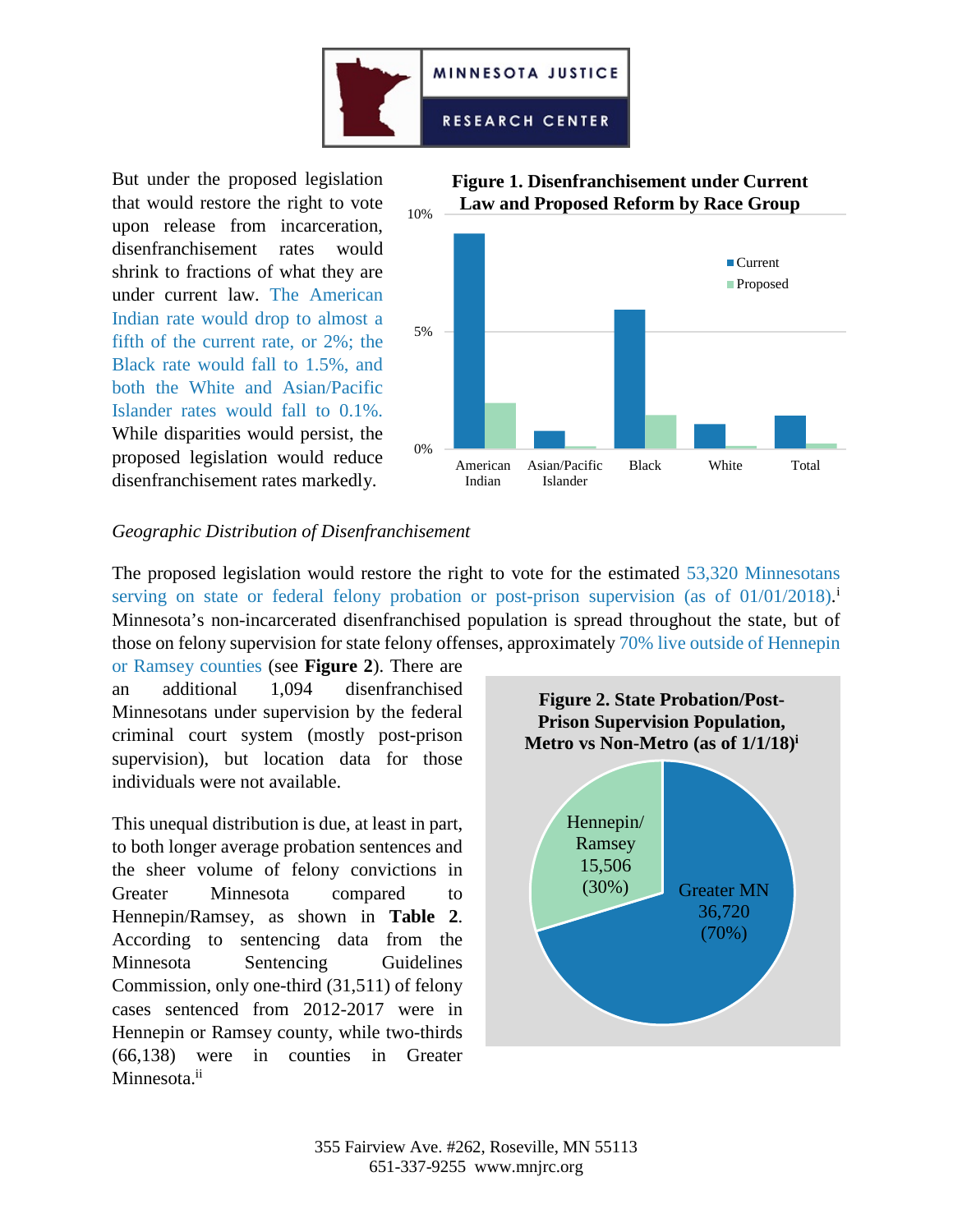|  |  |  |  | Table 2. Felony Sentences by Type of Sentence, Metro vs Non-Metro (2012-2017) <sup>ii</sup> |  |
|--|--|--|--|---------------------------------------------------------------------------------------------|--|
|--|--|--|--|---------------------------------------------------------------------------------------------|--|

|                   | <b>Total Felony</b><br><b>Cases Sentenced</b> | Cases Sentenced<br>to Prison | <b>Cases Sentenced</b><br>to Probation | <b>Average Probation</b><br>Sentence (Months) |
|-------------------|-----------------------------------------------|------------------------------|----------------------------------------|-----------------------------------------------|
| Total             | 97.649                                        | 25,821                       | 71,828                                 | 64.0                                          |
| Greater Minnesota | 66,138                                        | 16,468                       | 49,670                                 | 70.9                                          |
| Hennepin/Ramsey   | 31,511                                        | 9,353                        | 22,158                                 | 48.5                                          |

*Note: This table reports counts of felony cases, not individuals.* 

The average probation length in Greater Minnesota is 46% longer than in Hennepin/Ramsey (71 months in Greater MN vs. 49 months in Hennepin/Ramsey). Additional detail is provided in **Figure 3**, which shows how average probation lengths vary by judicial district across the state. Overall, cases sentenced to probation in the  $7<sup>th</sup>$  and  $3<sup>rd</sup>$  Judicial Districts are on average longer than other parts of the state, while cases in the 2nd and 6th Districts are on average shorter.

The Legislature passed the Drug Sentencing Reform Act (DSRA) which took effect on August 1, 2016. The DSRA made several changes to Minnesota's drug sentencing statutes, including reducing prison sentences for most drug offenses. However, while it is still too early to tell what

long-term impact the DSRA will have on felony sentencing overall, it does not appear from data currently publicly available that the DSRA has had a significant impact on average probation sentence lengths overall. **Figure 4** shows that average probation sentences by district have been relatively stable from 2012-2017 in districts across the state.<sup>ii</sup>

## *Impact on Eligible Voter Population*

<span id="page-2-4"></span><span id="page-2-3"></span><span id="page-2-2"></span><span id="page-2-0"></span>Overall, 1.3% of Minnesota's voting age population are disenfranchised.<sup>[iii](#page-2-3)</sup> The impact on the eligible voting population, however, is not evenly distributed throughout the state. **Figure 5** shows the distribution of the disenfranchised population as a percentage of the voting age population. The disenfranchisement rate ranges from a low of 0.5% in Grant County to a high of 6.8% in Mahnomen County.

<span id="page-2-1"></span>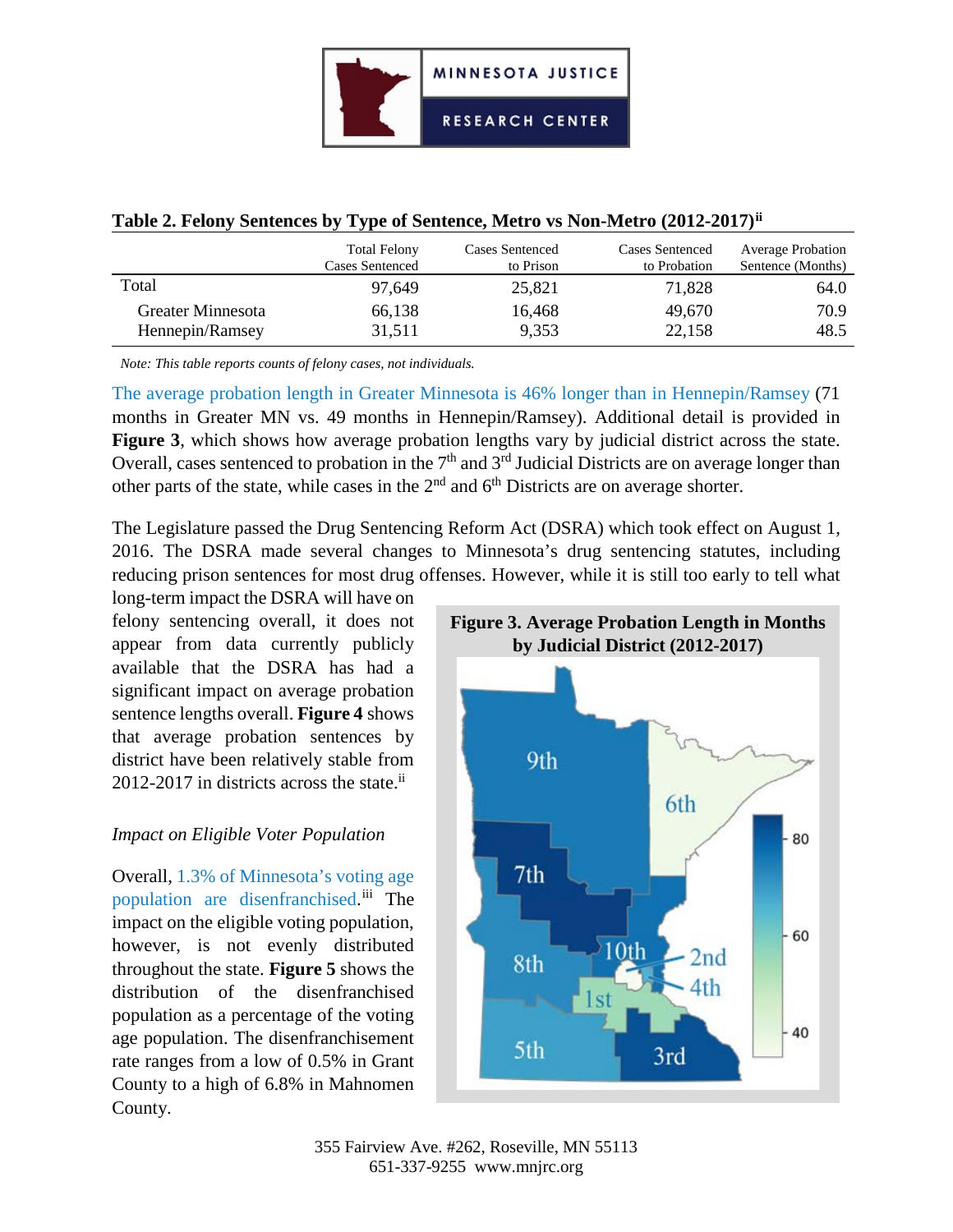



More detailed county-level data on the disenfranchised population, including type of community supervision, can be found in **Table 3**. Federal probationer/post-prison supervisee data are also included where applicable.



355 Fairview Ave. #262, Roseville, MN 55113 651-337-9255 www.mnjrc.org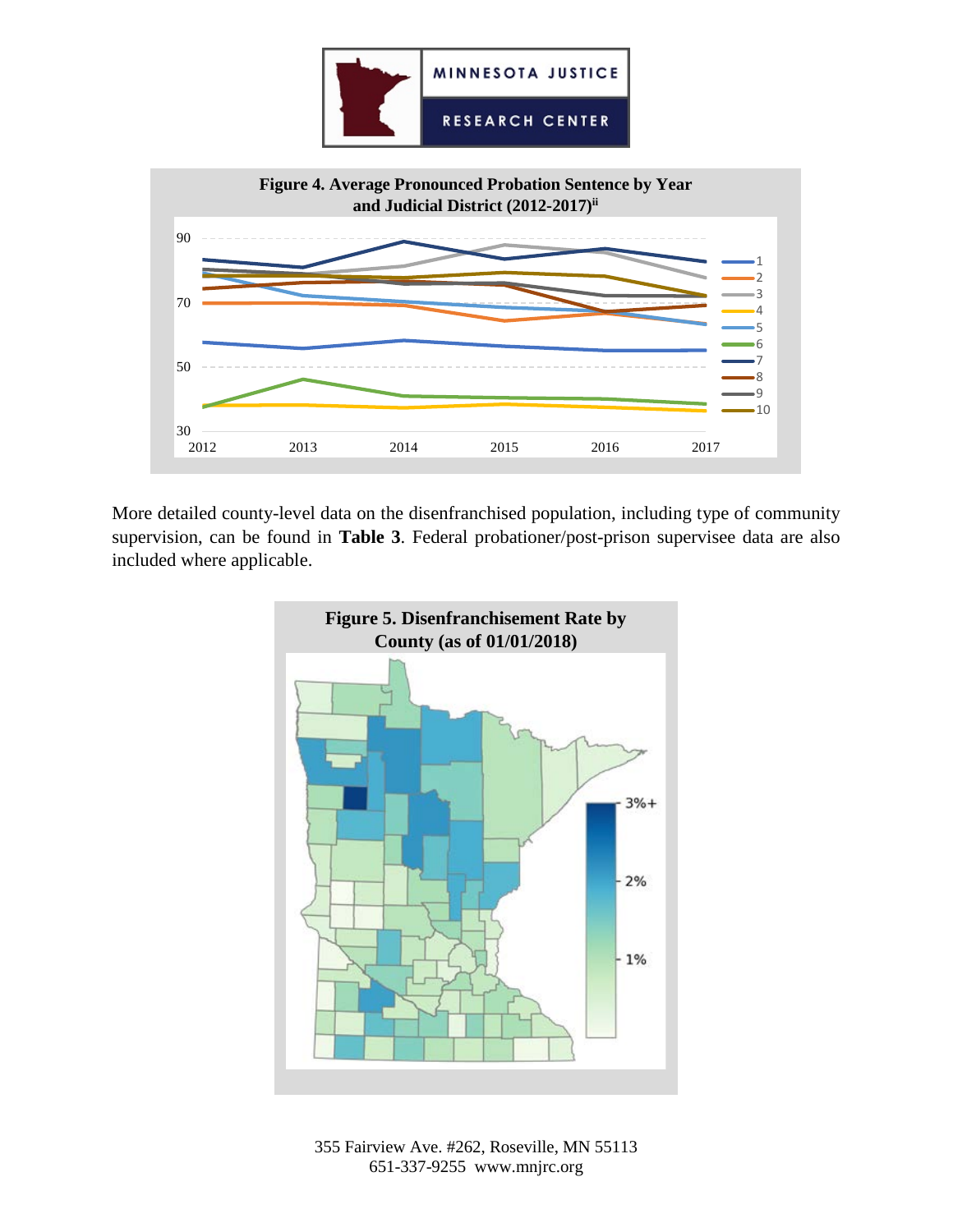# **Table 3. Minnesota Disenfranchisement and Voting Age Populations by County (1/1/2018)**

|                   | Voting Age Pop.<br>$(VAP)$ <sup>iii</sup> | Felony<br>Probationi | Post-Prison<br>Supervision <sup>i</sup> | Disenfranchised in<br>Community (est.) | Disenfranchisement<br>Rate (est.) |
|-------------------|-------------------------------------------|----------------------|-----------------------------------------|----------------------------------------|-----------------------------------|
| Total             | 4,168,775                                 | 45,652               | 7,668                                   | 53,320                                 | 1.3%                              |
| Federal           | N/A                                       | 103                  | 991                                     | 1,094                                  | N/A                               |
| Counties          |                                           |                      |                                         |                                        |                                   |
| Aitkin            | 13,015                                    | 239                  | 28                                      | 267                                    | 2.1%                              |
| Anoka             | 257,665                                   | 3,022                | 259                                     | 3,281                                  | 1.3%                              |
| <b>Becker</b>     | 25,180                                    | 358                  | 136                                     | 494                                    | 2.0%                              |
| Beltrami          | 34,115                                    | 620                  | 159                                     | 779                                    | 2.3%                              |
| Benton            | 29,735                                    | 354                  | 75                                      | 429                                    | 1.4%                              |
| <b>Big Stone</b>  | 4,040                                     | 31                   | $\overline{2}$                          | 33                                     | 0.8%                              |
| <b>Blue Earth</b> | 52,665                                    | 719                  | 103                                     | 822                                    | 1.6%                              |
| <b>Brown</b>      | 19,825                                    | 202                  | 18                                      | 220                                    | 1.1%                              |
| Carlton           | 27,400                                    | 341                  | 22                                      | 363                                    | 1.3%                              |
| Carver            | 69,995                                    | 473                  | 59                                      | 532                                    | 0.8%                              |
| Cass              | 22,540                                    | 442                  | 75                                      | 517                                    | 2.3%                              |
| Chippewa          | 9,340                                     | 98                   | 22                                      | 120                                    | 1.3%                              |
| Chisago           | 41,310                                    | 405                  | 28                                      | 433                                    | 1.0%                              |
| Clay              | 47,005                                    | 494                  | 118                                     | 612                                    | 1.3%                              |
| Clearwater        | 6,595                                     | 127                  | 14                                      | 141                                    | 2.1%                              |
| Cook              | 4,395                                     | 35                   | $\overline{2}$                          | 37                                     | 0.8%                              |
| Cottonwood        | 8,810                                     | 119                  | 47                                      | 166                                    | 1.9%                              |
| Crow Wing         | 49,260                                    | 852                  | 96                                      | 948                                    | 1.9%                              |
| Dakota            | 308,355                                   | 3,430                | 300                                     | 3,730                                  | 1.2%                              |
| Dodge             | 14,750                                    | 164                  | 13                                      | 177                                    | 1.2%                              |
| Douglas           | 29,040                                    | 248                  | 51                                      | 299                                    | 1.0%                              |
| Faribault         | 11,060                                    | 133                  | 10                                      | 143                                    | 1.3%                              |
| Fillmore          | 15,870                                    | 88                   | 11                                      | 99                                     | 0.6%                              |
| Freeborn          | 24,025                                    | 226                  | 28                                      | 254                                    | 1.1%                              |
| Goodhue           | 35,870                                    | 473                  | 37                                      | 510                                    | 1.4%                              |
| Grant             | 4,640                                     | 22                   | $\mathbf{1}$                            | 23                                     | 0.5%                              |
| Hennepin          | 939,920                                   | 7,960                | 1,612                                   | 9,572                                  | 1.0%                              |
| Houston           | 14,755                                    | 109                  | 9                                       | 118                                    | 0.8%                              |
| Hubbard           | 16,165                                    | 245                  | 32                                      | 277                                    | 1.7%                              |
| Isanti            | 29,015                                    | 287                  | 72                                      | 359                                    | 1.2%                              |
| Itasca            | 35,715                                    | 511                  | 101                                     | 612                                    | 1.7%                              |
| Jackson           | 7,895                                     | 79                   | 9                                       | 88                                     | 1.1%                              |
| Kanabec           | 12,425                                    | 201                  | 25                                      | 226                                    | 1.8%                              |
| Kandiyohi         | 32,350                                    | 558                  | 55                                      | 613                                    | 1.9%                              |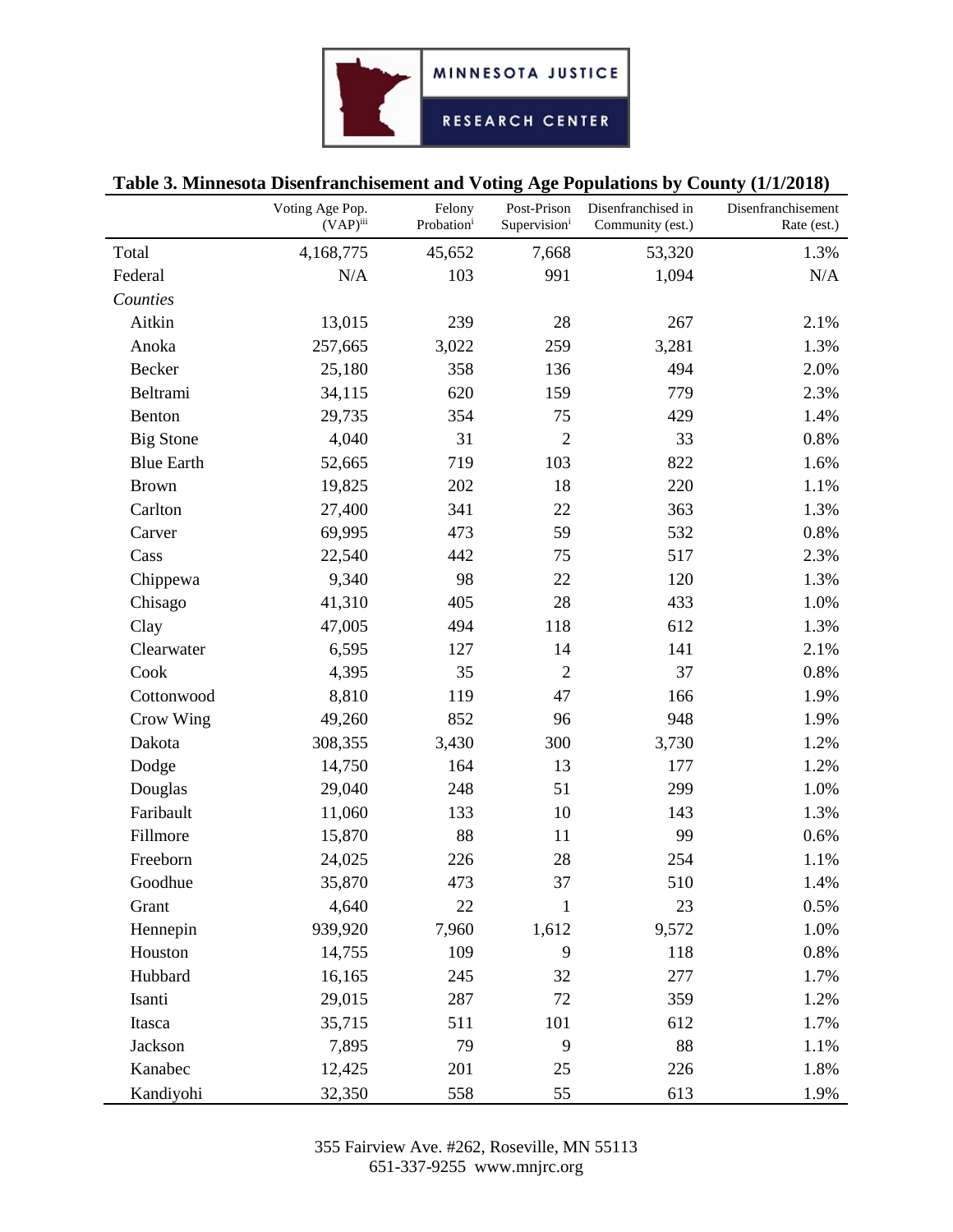

## **Table 3. (cont.)**

|                   | Voting Age Pop.<br>$(VAP)^{iii}$ | Felony<br>Probationi | Post-Prison<br>Supervisioni | Disenfranchised in<br>Community (est.) | Disenfranchisement<br>Rate (est.) |
|-------------------|----------------------------------|----------------------|-----------------------------|----------------------------------------|-----------------------------------|
| Kittson           | 3,480                            | 28                   | $\mathbf{1}$                | 29                                     | 0.8%                              |
| Koochiching       | 10,420                           | 209                  | 14                          | 223                                    | 2.1%                              |
| Lac qui Parle     | 5,530                            | 27                   | $\overline{4}$              | 31                                     | 0.6%                              |
| Lake              | 8,760                            | 74                   | 8                           | 82                                     | 0.9%                              |
| Lake of the Woods | 3,180                            | 43                   | $\overline{4}$              | 47                                     | 1.5%                              |
| Le Sueur          | 20,915                           | 170                  | 32                          | 202                                    | 1.0%                              |
| Lincoln           | 4,490                            | 20                   | 5                           | 25                                     | 0.6%                              |
| Lyon              | 19,325                           | 250                  | 38                          | 288                                    | 1.5%                              |
| Mahnomen          | 3,790                            | 223                  | 33                          | 256                                    | 6.8%                              |
| Marshall          | 7,235                            | 46                   | 17                          | 63                                     | 0.9%                              |
| Martin            | 15,800                           | 218                  | 44                          | 262                                    | 1.7%                              |
| McLeod            | 27,370                           | 285                  | 24                          | 309                                    | 1.1%                              |
| Meeker            | 17,415                           | 172                  | 29                          | 201                                    | 1.2%                              |
| Mille Lacs        | 19,540                           | 351                  | 67                          | 418                                    | 2.1%                              |
| Morrison          | 25,085                           | 317                  | 30                          | 347                                    | 1.4%                              |
| Mower             | 29,465                           | 312                  | 80                          | 392                                    | 1.3%                              |
| Murray            | 6,680                            | 54                   | $\overline{4}$              | 58                                     | 0.9%                              |
| Nicollet          | 25,840                           | 211                  | 67                          | 278                                    | 1.1%                              |
| <b>Nobles</b>     | 15,950                           | 288                  | 19                          | 307                                    | 1.9%                              |
| Norman            | 5,110                            | 62                   | 11                          | 73                                     | 1.4%                              |
| Olmsted           | 112,885                          | 1,306                | 241                         | 1,547                                  | 1.4%                              |
| <b>Otter Tail</b> | 45,290                           | 496                  | 59                          | 555                                    | 1.2%                              |
| Pennington        | 10,880                           | 161                  | 27                          | 188                                    | 1.7%                              |
| Pine              | 23,060                           | 434                  | 37                          | 471                                    | 2.0%                              |
| Pipestone         | 7,000                            | 75                   | 8                           | 83                                     | 1.2%                              |
| Polk              | 24,120                           | 417                  | 104                         | 521                                    | 2.2%                              |
| Pope              | 8,650                            | 47                   | 3                           | 50                                     | 0.6%                              |
| Ramsey            | 407,350                          | 5,167                | 767                         | 5,934                                  | 1.5%                              |
| Red Lake          | 3,050                            | 31                   | $\boldsymbol{0}$            | 31                                     | 1.0%                              |
| Redwood           | 11,770                           | 230                  | 26                          | 256                                    | 2.2%                              |
| Renville          | 11,635                           | 177                  | 14                          | 191                                    | 1.6%                              |
| Rice              | 50,660                           | 551                  | 35                          | 586                                    | 1.2%                              |
| Rock              | 7,145                            | 38                   | $\overline{4}$              | 42                                     | 0.6%                              |
| Roseau            | 11,715                           | 138                  | 21                          | 159                                    | 1.4%                              |
| Scott             | 99,380                           | 1,330                | 68                          | 1,398                                  | 1.4%                              |
| Sherburne         | 66,220                           | 924                  | 93                          | 1,017                                  | 1.5%                              |
| Sibley            | 11,310                           | 124                  | 13                          | 137                                    | 1.2%                              |